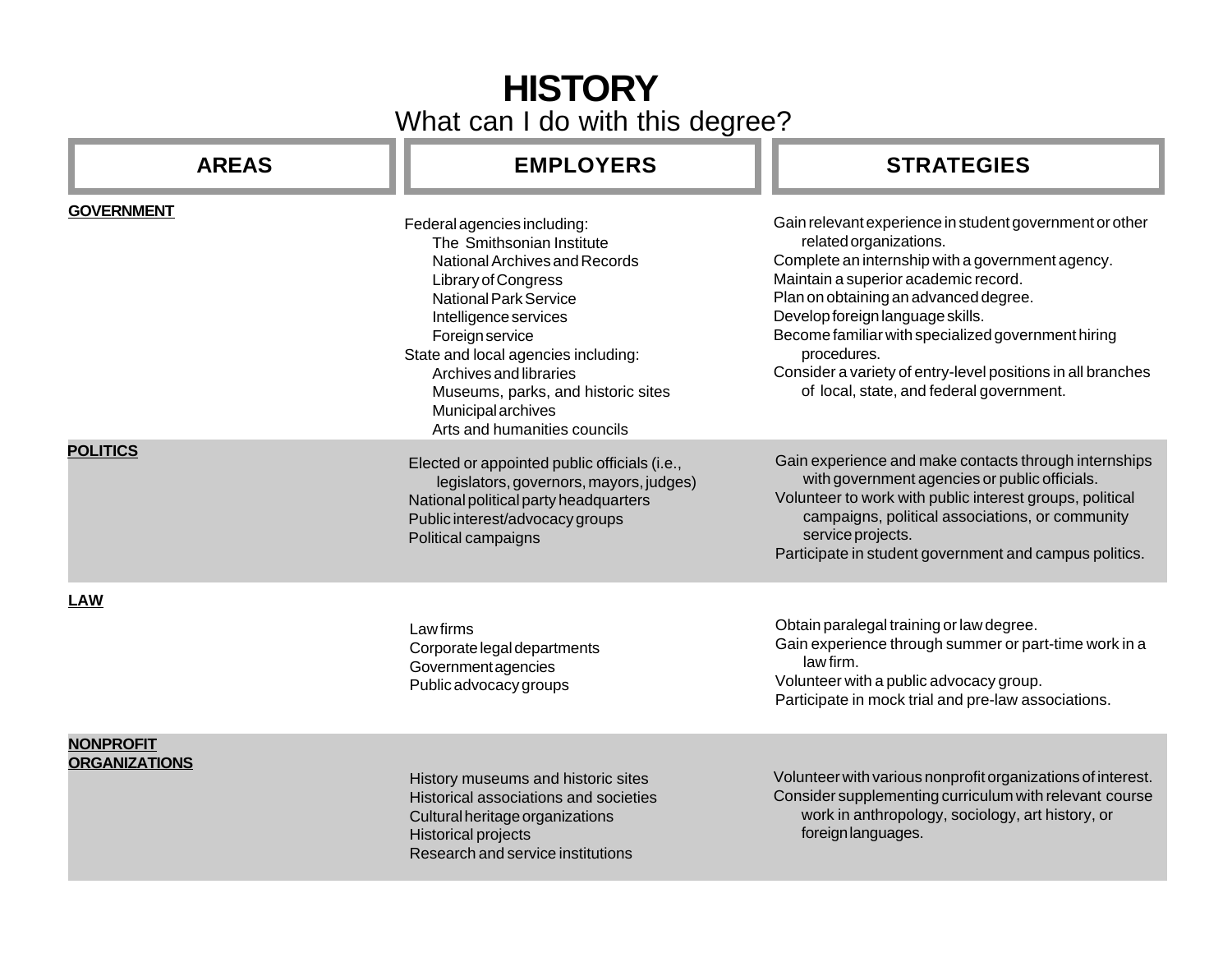| (History, Page 2) |  |
|-------------------|--|
|-------------------|--|

| <b>AREAS</b>                                                                                                              | <b>EMPLOYERS</b>                                                                                                                                                                                                                                                              | <b>STRATEGIES</b>                                                                                                                                                                                                                                                                                                                                                                                                                                                                                                                      |
|---------------------------------------------------------------------------------------------------------------------------|-------------------------------------------------------------------------------------------------------------------------------------------------------------------------------------------------------------------------------------------------------------------------------|----------------------------------------------------------------------------------------------------------------------------------------------------------------------------------------------------------------------------------------------------------------------------------------------------------------------------------------------------------------------------------------------------------------------------------------------------------------------------------------------------------------------------------------|
| <b>CURATORIAL AND</b><br><b>ARCHIVAL MANAGEMENT</b>                                                                       | <b>Museums</b><br><b>Historical homes</b><br>Art galleries<br>Special collections<br><b>Historical societies</b><br>Libraries<br>Universities and colleges<br>National, state, and local government<br>Corporations<br>Non-profit organizations<br><b>Research institutes</b> | Acquire strong computer knowledge and experience.<br>Obtain an internship or volunteer in a related<br>organization.<br>Develop excellent written and oral communication<br>skills.<br>Hone organizational skills and develop attention to<br>detail.<br>Earn a master's degree in information sciences for<br>advanced opportunities in data management.                                                                                                                                                                              |
| <b>JOURNALISM</b><br><b>Broadcast</b><br>Print                                                                            | News departments of local, public, and<br>commercial radio and TV stations<br>Syndicated radio services<br><b>Newspapers</b><br>National, state, and regional radio networks                                                                                                  | Work on campus newspaper, TV, or radio.<br>Find summer or part-time work with local<br>commercial TV or radio station.<br>Volunteer with public TV or radio.<br>Consider obtaining a minor or double major in<br>journalism or broadcasting/electronic media.                                                                                                                                                                                                                                                                          |
| <b>EDUCATION</b><br>Teaching<br>Elementary, Middle, or Secondary<br><b>Higher Education</b><br><b>Community Education</b> | Public and private schools<br>Colleges and universities<br><b>Museums</b><br>Zoological parks, aquariums, wildlife refuges,<br>and bird sanctuaries<br>Aboretums, gardens, and conservatories<br>Camps<br>National and state parks                                            | Develop excellent presentation skills.<br>Become skilled in the use of multimedia.<br>Learn how to develop curriculums and workshops.<br>Become an "expert" in a particular subject.<br>Obtain teaching certificate for public school teaching.<br>Obtain a graduate degree for college and/or<br>university teaching.<br>Gain experience as a tutor, camp counselor, church<br>school teacher, etc.<br>Build strong relationships with professors,<br>supervisors, or other community leaders for<br>strong personal recommendations. |

Complete an internship or volunteer in a setting of interest.